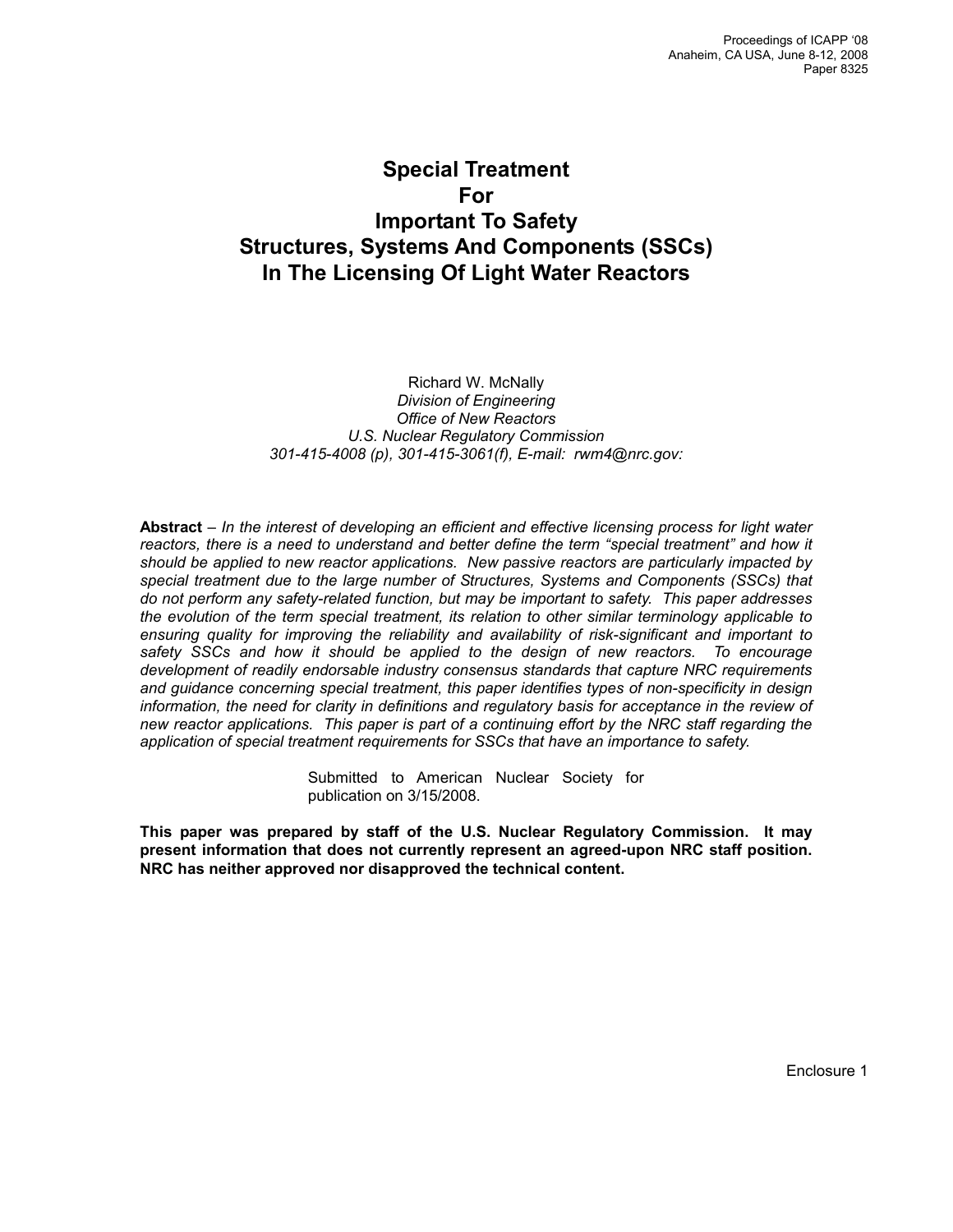#### I. INTRODUCTION

This paper addresses the evolution of the term "special treatment", its relation to other similar terminology applicable to ensuring quality and how it should be applied to the design of new reactors. Special treatment requirements are typically defined as those requirements that exceed normal commercial and industrial practices to provide a greater degree of confidence in the capability of structures, systems and components (SSCs) to perform their safety functions under the design-basis conditions throughout their service life. Special treatment requirements encompass such aspects as quality assurance (QA), environmental and seismic qualification, inspection and testing and performance monitoring. Application of special treatment requirements may be especially critical in the design of non-metallic piping systems that are being proposed for risk significant cooling water systems in new passive plants.

#### II. EVOLUTION AND APPLICATION OF SPECIAL TREATMENT

The term "special treatment" evolved over many years in the application of general design criteria (GDC) Criterion 1 and Criterion 2 and to resolve issues relative to use of the terms "important to safety" and "safety-related". The NRC broadly defines the term important to safety in the introduction to 10 CFR 50 Appendix A as structures, systems and components that provide reasonable assurance that the facility can be operated without undue risk to the health and safety of the public. The NRC also identifies safety-related SSCs in Part 50.2 as those structures, systems and components that are relied upon to remain functional during and following design basis events to assure any of three specific functions. The determination of whether an SSC is safety related or important to safety has been based largely on deterministic analyses that included engineering judgment. In a memorandum dated November 20, 1981, NRR defined differences in these standard definitions for the terms important to safety and safety-related. The industry concern over the application of these terms was identified in early NRC correspondence in a memorandum from the Director Division of Licensing dated September 3, 1983. In a paper attached to this memo, the Utility Safety Classification Group identified an issue of major importance regarding treatment of SSCs relative to the terms important to safety and safety related.

This issue eventually evolved into the application of the terms special treatment, graded QA, regulatory treatment of non-safety systems (RTNSS) and the 50.69 rule making concerning risk-informed categorization and treatment of SSCs. Although various definition options were considered to resolve this issue, defining the term, important to safety, relative to special treatment requirements was not chosen, as explained in SECY-04-109. Rather it was agreed that SECY-98-300 option 2 be pursued relative to Part 50 in developing risk-informed definitions. This option provided for licensees to establish special treatment requirements for SSCs based on their safety significance in combination with the historic design Basis Accident (DBA) considerations. Safety significance is to be determined in part based upon the PRA results.

### Industry Standards

Industry consensus documents, such as ANS 58.14, recognize that supplemental requirements may apply to certain "supplemented grade" non-safety related components. However, those supplemental requirements are not defined, RTNSS or the PRA is not addressed and this document is not currently endorsed by the NRC. This standard does recognize a potential difference in the use of the terms safetyrelated and important to safety.

International safety classification standards that are defined as technology neutral are concurrently being developed coincident with ANS standard. Technology neutral standards can apply to any type of power reactor. Draft IAEA Guide NS-G-1.14 includes a description of the technology neutral process by which safety functional groups can be classified for any type of reactor and a set of general safety functions is included within the guide for light water reactors. As identified in the guide, the safety classification process is an iterative process that ultimately establishes design requirements for all SSCs to achieve appropriate reliability. The draft guide identifies a possible combination approach during system level design where the design is based on a combination of deterministic safety analysis and probabilistic safety assessment. A graded approach is applied where special treatment is applied commensurate with the safety function or reliability requirements. Although the guide does not specify ways in which plant specific safety functions or SSC requirements are defined, expert judgement (through the range of techniques where the consequences of the SSC failures are assessed) is identified as one approach.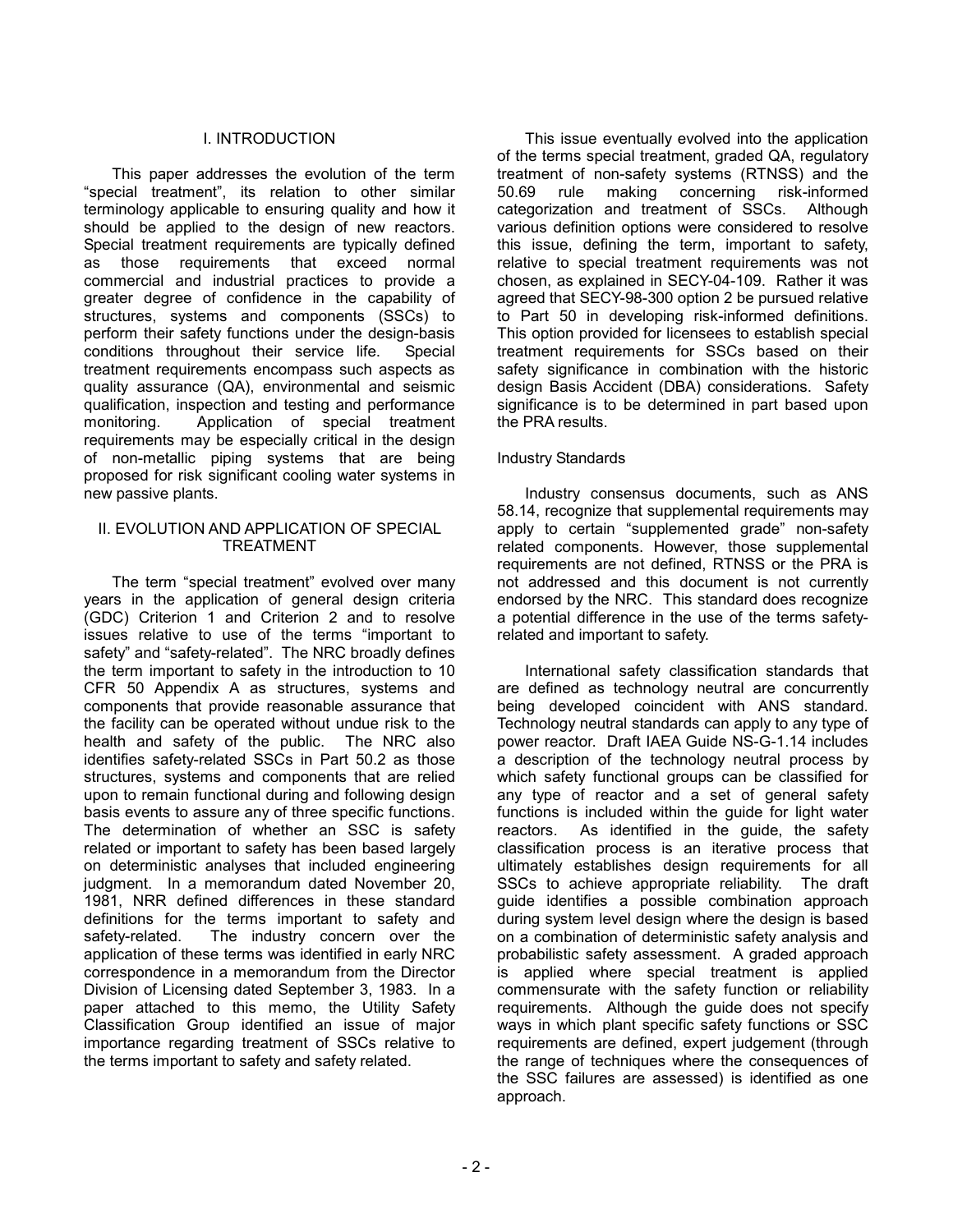## Graded QA

The appropriate degree of QA applied to certain non-safety related SSCs has been a discussion topic for a period of time. Several NRC historical documents address the term "graded QA" or "graded requirements". This guidance was developed for operating plants, prior to development of RTNSS. Early in 1993, the NRC recognized that guidance was needed for graded QA. SECY-95-059 addresses the development of graded QA methodology and outlines a process to establish the safety significance of SSCs, including an expert panel and PRA. This SECY paper also considers additional QA requirements for non-safety related SSCs. The process to select and evaluate risk significant SSCs eventually became the methodology behind 10 CFR 50.69 for operating plants in a voluntary graded quality assurance alternative to 10 CFR part 50, Appendix B. Pilot programs have been initiated by industry to apply this methodology to risk informed classifications defined in recent regulatory guidance to at least one operating plant, but the cost-benefit has been questioned by industry.

Historically, the NRC has determined that certain categories of non-safety related SSCs warrant some QA program treatment. Several NRC guidance documents address the issue of special treatment and RTNSS. Regulatory Guide 1.176 identifies an approach for graded quality assurance including augmented QA practices for SSCs currently categorized as non-safety related. RG 1.201, issued for trial use, defines a process related to categorizing SSCs according to their safety significance such that SSCs of low safety significance are removed from the scope of special treatment requirements.

Stakeholders recognize that eliminating special treatment requirements for low safety significant SSCs will have little adverse effect on safety while reducing unnecessary regulatory burden. However, determining the scope of risk-significant SSCs that require special treatment must be reviewed carefully to ensure reliability and availability of those SSCs used to respond to design basis accidents and to enhance defense in depth. For example, in passive reactor designs, certain active systems, such as the AP1000 startup (backup) feedwater system and AC standby or ancillary diesel generators and their supporting systems, are used as a first or second line of defense in response to certain DBAs. Although RTNSS systems are not normally credited in the Chapter 15 accident analyses, availability of these types of systems minimizes the challenges to safetyrelated systems, improves overall safety and protects the utilities investment in the plant.

The application of special treatment to RTNSS SSCs and level of rigor provided by commercial codes and standards has been evaluated by the NRC in various documents. NUREG/CR-6752 concluded that commercial codes and standards were not judged to provide a level of rigor equivalent to that provided by the nuclear special treatment rules. NRC positions on operating reactors regarding RTNSS are addressed relative to the review of the South Texas Project (STP) exemption, including SECY-98-300 and SECY-99-256 that developed alternative riskinforming special treatment requirements. Other earlier NRC documents such as SECY-93-087, SECY 94-084, SECY-95-172 and SECY-96-128 specifically address the issue of RTNSS for new evolutionary and passive reactors. SECY-93-087 limited RTNSS to passive designs and, as a result, RTNSS is not addressed for the Advanced Boiling Water Reactor (ABWR).

### Reliability and Availability

Reliability and availability are important considerations to ensure that SSCs will be functional when required. Several NRC SECY documents address the issue of the reliability and availability of non-safety related components in responding to an accident including post-72-hour monitoring and cooling functions. In a paper dated 7/24/95 that is a consolidation of SECY-94-084 and SECY-95-132, the issue of selecting important non-safety systems and non-safety-grade electrical distribution systems was identified as a good candidate for resolution by the RTNSS process. SECY-95-172 also addresses the issue of post-72-hour actions in regard to RTNSS. SECY-96-128 states that, on the basis of GDC 2, equipment required after 72 hours must be readily available for connection and be protected from natural phenomena including seismic events. Therefore, the design of such RTNSS equipment must consider seismic events and be available after an SSE.

The basis for ensuring the reliability of SSCs included in the PRA is the Design Reliability Assurance Program (D-RAP). SECY-89-013 identified design requirements related to the evolutionary ALWR including the reliability assurance program. As explained in the consolidation of SECY-94-084 and SECY-95-132, each licensee that references an advanced reactor design must implement the design reliability assurance program approved by the NRC and the COL applicant would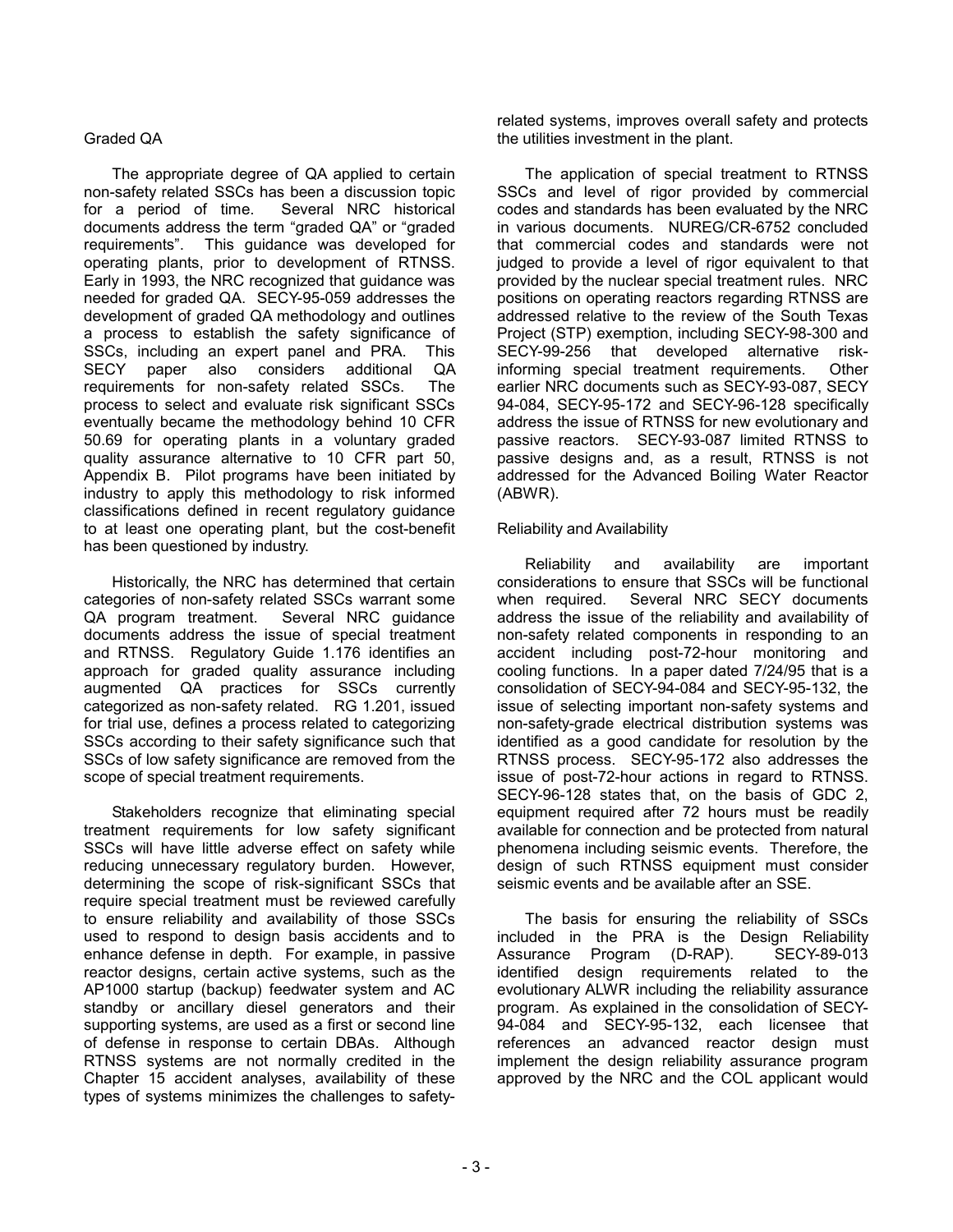augment the design certification D-RAP and would implement the balance of the D-RAP. All design certification applications include a description of their D-RAP for risk-significant SSCs.

Reliability and dependability are important factors addressed in IAEA Draft Guide NS-G-1.14. Although RTNSS is not addressed in this guide, the quality of the item is linked to the safety function and the QA provisions for SSCs should be commensurate with the safety classification or reliability requirements.

### III. CURRENT INDUSTRY APPROACH FOR NEW REACTORS

The application of recent guidance such as NEI 00-04, RG 1.176, and RG 1.201 to the 10 CFR 50.69 risk-informed categorization process is limited to voluntary application by the licensees and is not applicable to new reactors (Ref. SECY-04-109). As such, the risk-informed categorization approach does not apply to new reactors and applicants are basically applying a deterministic approach. As identified in NRC RG 1.206 Subsection C.IV.9, the RTNSS process is considered on a case by case basis for new reactors and, for COL applicants that reference a certified design, the certification will have addressed the implementation of the RTNSS process. The categorization process is actually a combination of deterministic and risk-informed methodology. Application of special treatment for RTNSS SSCs relative to each new reactor technology is discussed below.

## ABWR

In Chapter 3 of the Standard Safety Analysis Report (SSAR) for ABWR, ANS 52.1-1983 is identified as a basis for the definitions of safety classifications. The SSAR states that, because of specific design considerations, these general definitions are subject to interpretation and exceptions. As identified in the Final Safety Evaluation report (FSER), the staff has not endorsed ANSI/ANS 52.1-1983 and it cannot rely on those safety classifications for determining the acceptability of non-pressure retaining SSCs.

For the evolutionary ABWR design, RTNSS is not addressed in the DCD or SER completed in 1996 and the NRC staff currently applies a recent white paper dated 10/17/07 that includes risk insights in support of new reactor application reviews, including ABWR COL applications. This NRC document identifies ABWR

SSCs that have a risk-significant function, but this document does not identify special treatment requirements for non-safety related SSCs. Since the ABWR is considered an evolutionary design rather than a passive design, RTNSS does not apply, but the D-RAP is applicable to risk-significant SSCs.

Application of special treatment requirements to ABWR requires consideration of a number of factors. For example, non-safety related structures that contain seismic category I SSCs such as the ABWR turbine building are identified in the white paper as risk significant. In the DCD, the ABWR turbine building is considered non-safety related and is not identified as Seismic Category I, but it is evaluated for seismic loads by applying the Uniform Building Code (UBC). Since the ABWR is not considered a passive design, special treatment requirements such as seismic or QA are not addressed for the turbine building relative to RTNSS, but special treatment could apply relative to RG 1.29, the PRA and the D-RAP. Although seismic classification is not specifically identified in the DCD, the ABWR claims consistency with RG 1.29 for seismic classification and the seismic design to the UBC has been accepted in the NRC (FSER).

## AP 1000

In Chapter 3 of the DCD Revision 16 for AP1000, ANS 58.14-1993 and ANS 51.1 are identified as a reference for the definitions and guidelines for safety classifications. The DCD identifies that the specific classifications of various SSCs included in RG 1.26, ANSI 18.2 and ANS 51.1 are based on a nuclear power plant with active safety systems and are not necessarily appropriate for the passive safety systems of the AP1000. Similar to the ANS classification standard referenced for the ABWR, this outdated ANS standard is not endorsed by the NRC and has been withdrawn. Until these ANS standards are updated and endorsed by the NRC, these documents are not used as references in the design certification review by the NRC. As a minimum, the ANS standards should be updated to include new methodology and reactor systems for passive reactors and address the RTNSS process.

The passive AP 1000 includes design considerations for RTNSS. In Chapter 22 of the AP 1000 FSER, the staff references the guidance in SECY-93-087, SECY-94-084 and SECY-96-128 applied to the evaluation of the applicant's RTNSS process described in WCAP-15985. In regard to seismic considerations, WCAP-15985 Revision 2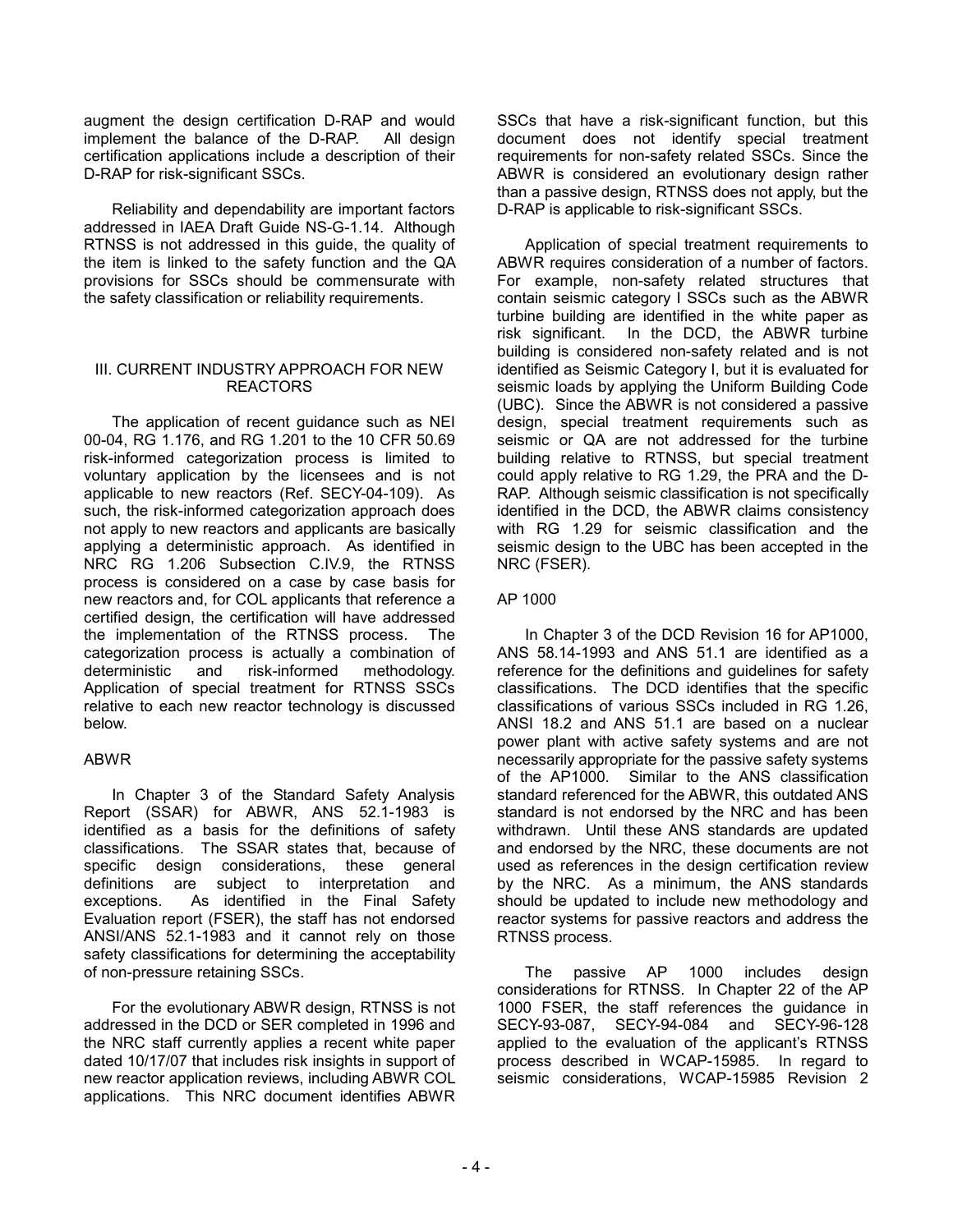identifies that the AP1000 seismic evaluation does not credit nonsafety-related components and no nonsafety-related SSCSs are identified as important. In The FSER, the staff concurred that, the seismic margins analysis used to perform the AP1000 seismic evaluation does not credit non-safety-related SSCs. Therefore, no non-safety-related SSC is identified as RTNSS important. The FSER states that since the SSCs relied upon to address design-basis events are designed in accordance with the AP1000 seismic design criteria provided in DCD Tier 2, Section 3.7, the staff has determined that they are acceptable. In regard to post-72-hour actions and equipment, the NRC staff, in part, concluded that, since all equipment required for post-72-hour actions is onsite, the equipment meets the requirements of Appendix A to 10 CFR Part 50, GDC 2 with respect to protection against natural phenomenon (including seismic events).

In Chapter 3 of the DCD, Equipment Class D is identified as nonsafety-related with some additional requirements on procurement, inspection and monitoring. The RTNSS process determines the scope of risk-significant SSCs that need augmented requirements. The selection of RTNSS candidates and their treatment depends on deterministic criteria, the quality of the PRA, and engineering judgment from the expert panel. In Chapter 17 of the FSER, the staff explained that SSCs identified by the RTNSS process are within scope of the DCD Tier 2, Table 17- 1, "Risk-Significant Components". Because the classification process is iterative and the PRA evolves during the detailed design, supplemental requirements, including seismic considerations for AP1000 RTNSS candidates, may be added or changed in design certification licensing amendments and Combined Operating License (COL) applications. The DCD identifies various risk-significant systems and components as non-seismic and equipment class D. DCD Chapter 3 identifies that the buildings containing Class D SSCs are designed to the Uniform Building Code, similar to the ABWR, and the systems are not designed for seismic loads. Therefore, not all risk-significant RTNSS SSCs are classified as Category I or II and these SSCs may not be seismically analyzed or qualified, other than in regard to consideration of seismic anchorage for a limited number of post-72-hour components. As identified in DCD Chapter 3, standard industrial quality assurance standards are applied to Equipment Class D nonsafety-related SSCs and 10 CFR 50, Appendix B does not apply.

Much of the RTNSS guidance relative to seismic issues is applicable to AP600 which is also a passive design. In a NRC memorandum dated July 18, 1994, the staff proposed a review approach for RTNSS relative to the AP600. This memo identifies that the staff should consider if non-safety-related systems identified as important by the RTNSS process (IRP) and their support systems can withstand the effects of natural phenomenon, including earthquakes and that a dynamic analysis or a qualification test should be performed. This memo also indicates that these systems and components should not be required to be classified as seismic Category I and that qualification by experience may be approved by the staff on a case-by-case basis. In regard to structures that house IRP systems and components, this memo identifies that, if these SSCs are not already classified as seismic category I, then they should be classified as seismic Category II. Further, in a NRC memo dated 6/23/97 regarding SECY-96-128, the staff clarified that the post-72 hour SSCs are not required to be safety-related but, to ensure that post-72 hour SSCs can withstand the effects of SSE, without the loss of capability to perform required functions, the SSCs should be analyzed, designed and constructed using the method and criteria for seismic Category II building structures. This memo identified that no dynamic qualification of active equipment is necessary, but the design of equipment anchorages must be consistent with the SSE design of equipment anchorages of Seismic Category I items. Based on the AP1000 Amendment 16 currently under review, it is not evident that all risk-significant SSCs, including those that perform post-72-hour functions (such as the ancillary diesels), are classified or analyzed to NRC staff expectations.

Equipment Class D SSCs are those SSCs that are not considered safety-related and, therefore, are not constructed to the ASME Section III Code. Equipment Class D SSCs that are considered Seismic Category II are not included in the 10 CFR 50 Appendix B QA program, although NRC guidance (RG 1.29 Position C.4) identifies that pertinent quality assurance requirements should be applied to all activities affecting safety-related functions of SSCs. In terms of quality standards for nonsafety-related SSCs that are risk-significant, the staff recognizes that industrial standards, such as ANSI B31.1, may be appropriate, provided sufficient supplemental requirements are imposed to ensure their reliability and availability, as assumed in the PRA. Inclusion in the reliability assurance program and maintenance program will help to ensure reliability, but these programs may not be sufficient without supplemental requirements, such as seismic design, NDE, testing and a quality assurance program similar to 10 CFR 50 Appendix B.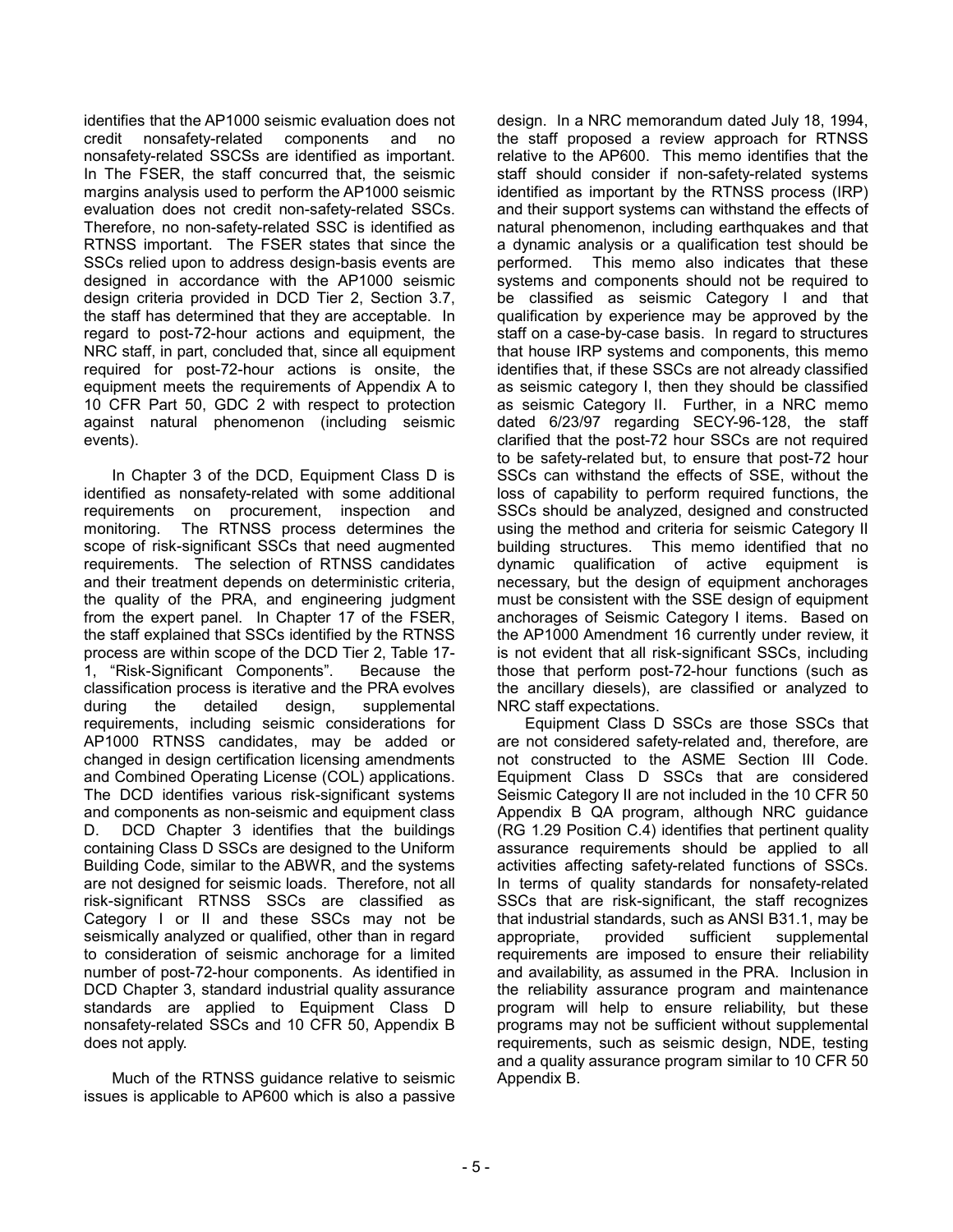#### ESBWR

In Chapter 3 of the DCD Revision 4 for ESBWR, ANS 58.14-1993, previously identified as a reference for the application of safety classifications, has now been deleted, since this ANS standard is not endorsed by the NRC and is withdrawn. Until ANS 58.14 is updated and endorsed by the NRC, this document is not used as a reference in the design certification review by the NRC. As a minimum, the ANS standard should be updated to include new methodology and reactor systems for passive reactors and address the RTNSS process.

The passive ESBWR design, now under NRC review, does require consideration of RTNSS and subsection 5.1.10 of the NRC Reviewers Guide includes guidance for RTNSS. The term important to safety is defined by the applicant in the DCD Tier 1 Section 1.2 with elevated quality assurance requirements (special treatment) and RTNSS functions applicable to such important to safety SSCs. RTNSS is addressed in DCD Chapter 19 and the applicant applies both deterministic and PRA based methodology depending on the RTNSS criterion and only Criterion C for the PRA mitigating systems is assessed probabilistically. The deterministic methodology is not specifically defined in the application and there have been a number of Chapter 19 and Chapter 22 RAIs related to RTNSS SSCs and augmented requirements. Although there is no Chapter 22 SRP, the SER for RTNSS will follow a similar format to the AP1000 Chapter 22. Current guidance is that the applicant should establish graded safety classifications and graded requirements based on the importance to safety of their functional R/A missions. In the Chapter 3 review, the staff has also questioned the identification of supplemental requirements for non-safety related components with Quality Assurance E designation. For certain Systems required beyond 72-hours, Appendix 19A identifies augmented seismic design standards for certain RTNSS Seismic Category II SSCs classified as B1 and the IBC for systems classified as B2 for seismic considerations. The only RTNSS system designated for high regulatory oversight is the Diverse Protection System. Table 19A-2 classifies certain RTNSS systems, such as B1 or B2, and the degree of regulatory treatment (high, low, support), but there are no other design specific special treatment requirements identified for RTNSS SSCs. As a result of this non-specificity, there are a number of unresolved issues concerning such treatment. Examples of some of these unresolved special treatment issues are included below:

- An outstanding open issue regarding special treatment requirements for non-safety related SSCs is the risk-significant RTNSS support systems, such as the diesels and plant service water system, that are to withstand seismic loads require special treatment with regard to seismic design, appropriate QA and D-RAP considerations. As non-seismic, these RTNSS SSCs are proposed by the applicant to be qualified by the International Building Code (IBC), but the IBC is not considered to be appropriate for seismic qualification of SSCs that need to be functional after an earthquake.
- An unresolved issue related to special treatment and RTNSS is a Seismic II over I issue in regard to the ESBWR turbine building design. The turbine building initially considered Seismic Category II in the DCD is now revised as non-seismic in Rev. 4. This revised classification is contrary to RG 1.29 guidance and the application of special treatment requirements.
- An unresolved issue concerning special treatment involves the identification of special treatment requirements for various ESBWR availability controls relative to RTNSS SSCs. Although the categorization as high regulatory oversight or low regulatory oversight is identified, the specific treatment is not identified for each RTNSS SSCs, other than augmented seismic requirements applicable to B1 and B2 SSCs.
- An open issue regarding appropriate quality assurance applicable to non-safety related Quality Assurance E SSCs identified in Table 3.2-1 that have a safety significant function has not been resolved. Special treatment beyond commercial standards, such as augmented design or graded QA requirements to ensure reliability/availability assumed in the PRA, may be required. As identified in the DCD, the QA program does include nonsafety-related SSCs and all RTNSS systems are required to be in the scope of the D-RAP.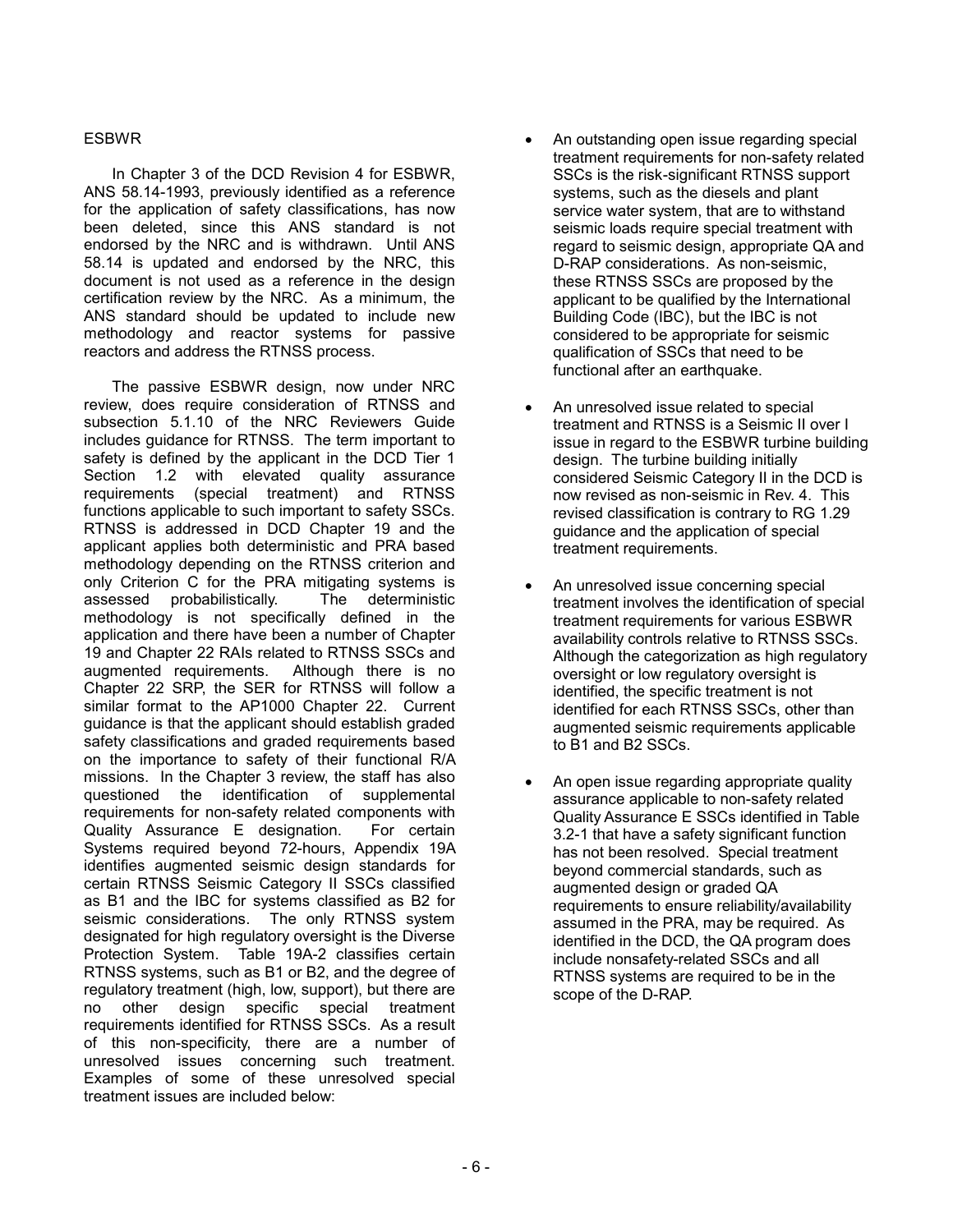#### IV. DISCUSSION

To enable the licensing process to be effective and efficient going forward, there should be an agreed upon approach between the NRC and other stakeholders regarding special treatment. There are a number of points where there is common ground among the stakeholders and where both the NRC and industry agree. There are also a number of subissues where there is a difference of opinion and where additional effort is required for resolution. These are listed below:

#### General Agreement

- Although the exact definition relative to special treatment is not defined, there is agreement on the basic definition of important to safety SSCs included in 10 CFR 50 Appendix A
- The definition of functions for safety-related SSCs, as defined in 10 CFR 50
- Compliance with 10 CFR Part 50 Appendix A, GDC 1 and GDC 2
- A risk-informed categorization approach is not applicable to new reactors
- Understanding that the RTNSS process and PRA results will determine appropriate treatment of SSCs designated within RTNSS
- The need for a high quality PRA to determine RTNSS candidates
- With minimal exceptions, consistency with RG 1.26 , RG 1.29, SRP 3.2.1 and SRP 3.2.2
- 10 CFR Appendix B applies to safety-related SSCs
- There is a need for an endorsable industry consensus standard for quality and seismic classification

## **Differences**

- Based on industry correspondence, industry does not recognize differences between safety-related and important to safety
- Industry approach to categorize certain important to safety structures as non-seismic contradicts NRC guidance that structures important to safety be able to withstand the effects of an SSE based on a seismic analysis or approved qualification method
- Industry approach to qualify certain important to safety SSCs by the IBC is inconsistent with NRC accepted approach to dynamically analyze or alternatively qualify
- Industry does not recognize that special treatment requirements improve SSC quality and reliability
- Appendix B quality assurance program is not applied to certain important to safety SSCs

## To be Resolved

- Agreement on difference between definition of safety-related and important to safety so that special treatment requirements are consistently applied to nonsafety-related SSCs that are important to safety
- Specific special treatment requirements based on the RTNSS process need to be better defined in the application
- Endorsable industry consensus standards (IAEA Guide NS-G-1.14 and ANS 58.14) updated for new reactors and the RTNSS process needed for classification
- Need industry consensus document for seismic classification and design standards for RTNSS SSCs

### V. RESOLUTION

For the review of new reactor license applications, industry organizations, the applicants and the NRC staff must continue to work together to develop appropriate special treatment requirements for risksignificant SSCs that meet regulatory guidance and are necessary to achieve the reliability and availability assumed in the PRA. These special treatment requirements apply to both design and operations. Lessons learned during pilot programs for operating reactors may be used in developing guidance for new reactors.

To support the development of a consistent and efficient process to define special treatment requirements for new reactors, a consensus must be reached on the essential elements of a RTNSS process where there is a basic difference in opinion between industry and the regulator. Adoption of the following methodology is a suggested process to move forward in resolving outstanding issues regarding special treatment for new reactors.

• The terms safety-related and important to safety are not the same. Important to safety SSCs are those safety-related and non-safety related SSCs whose function is to